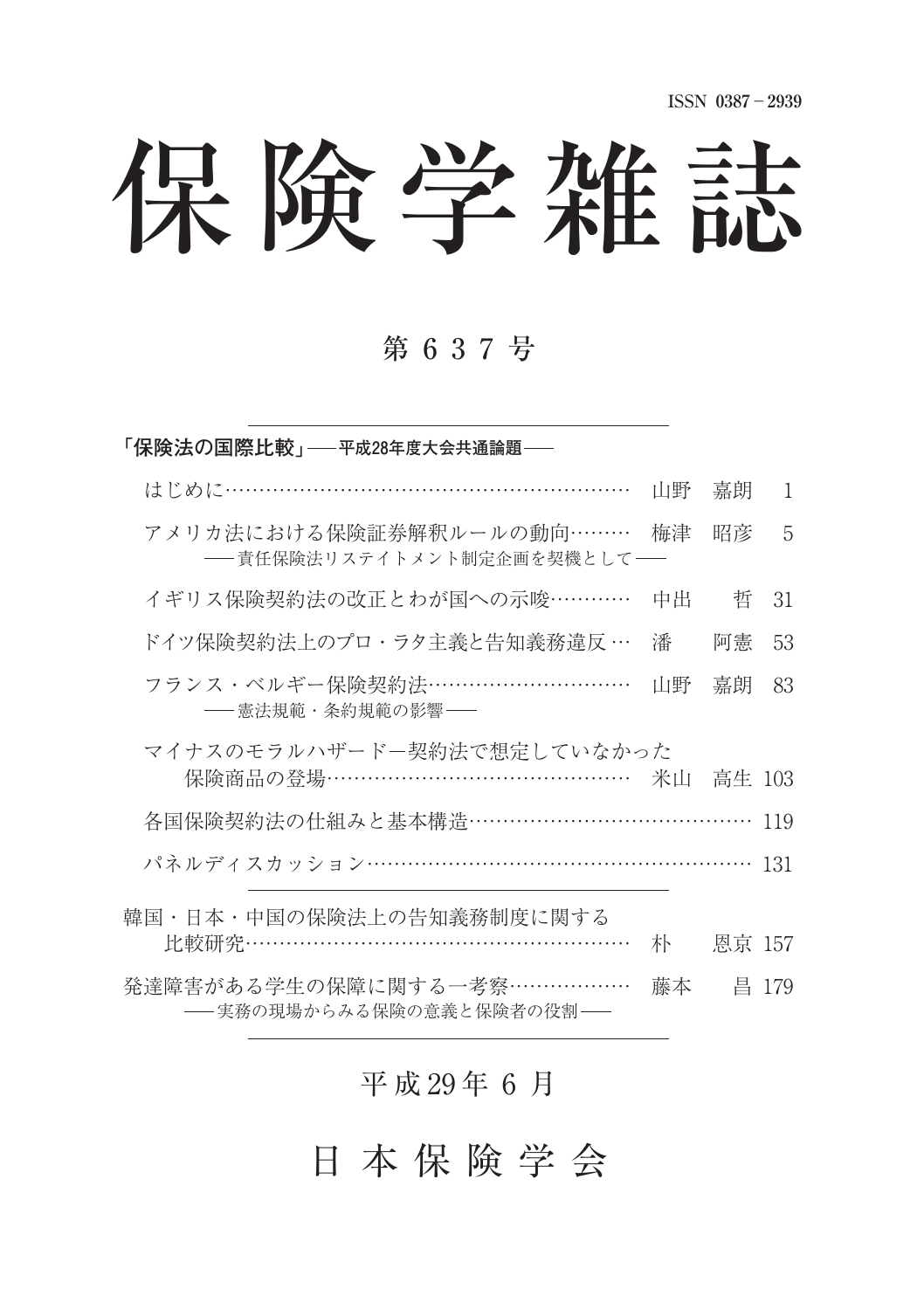|                        | 保 険 学 雑 誌  |                                              |   |
|------------------------|------------|----------------------------------------------|---|
|                        | 637 号<br>第 |                                              |   |
| 平成29年 6 月30日           | - 発行       |                                              |   |
|                        |            | 《非売品》                                        |   |
|                        | 編集委員       | 浜<br>中                                       | 降 |
|                        |            | 石田成                                          | 則 |
|                        |            | 河本淳孝                                         |   |
|                        |            | 澤本百合                                         |   |
|                        |            | 安井敏晃                                         |   |
|                        |            | Ш<br>下典                                      | 孝 |
|                        |            |                                              |   |
| 集 兼<br>編<br>Ħ<br>発 行 者 |            | 本保険学会                                        |   |
| $\overline{3}100-0005$ |            | 東京都千代田区丸の内3-4-1 新国際ビル3階                      |   |
|                        |            | 公益財団法人生命保険文化センター内                            |   |
| 発 行 所<br>Ħ             |            | 本保険学会                                        |   |
| $\overline{3}100-0005$ |            | 東京都千代田区丸の内3-4-1 新国際ビル3階<br>公益財団法人生命保険文化センター内 |   |
|                        | 雷          | 話 $(03)5218 - 5225$                          |   |
|                        |            | 振替口座 00160-8-607601                          |   |
|                        |            |                                              |   |

印刷所 株式会社 松 涛 企 画 〠102-0074 千代田区九段南 3 - 2 - 2